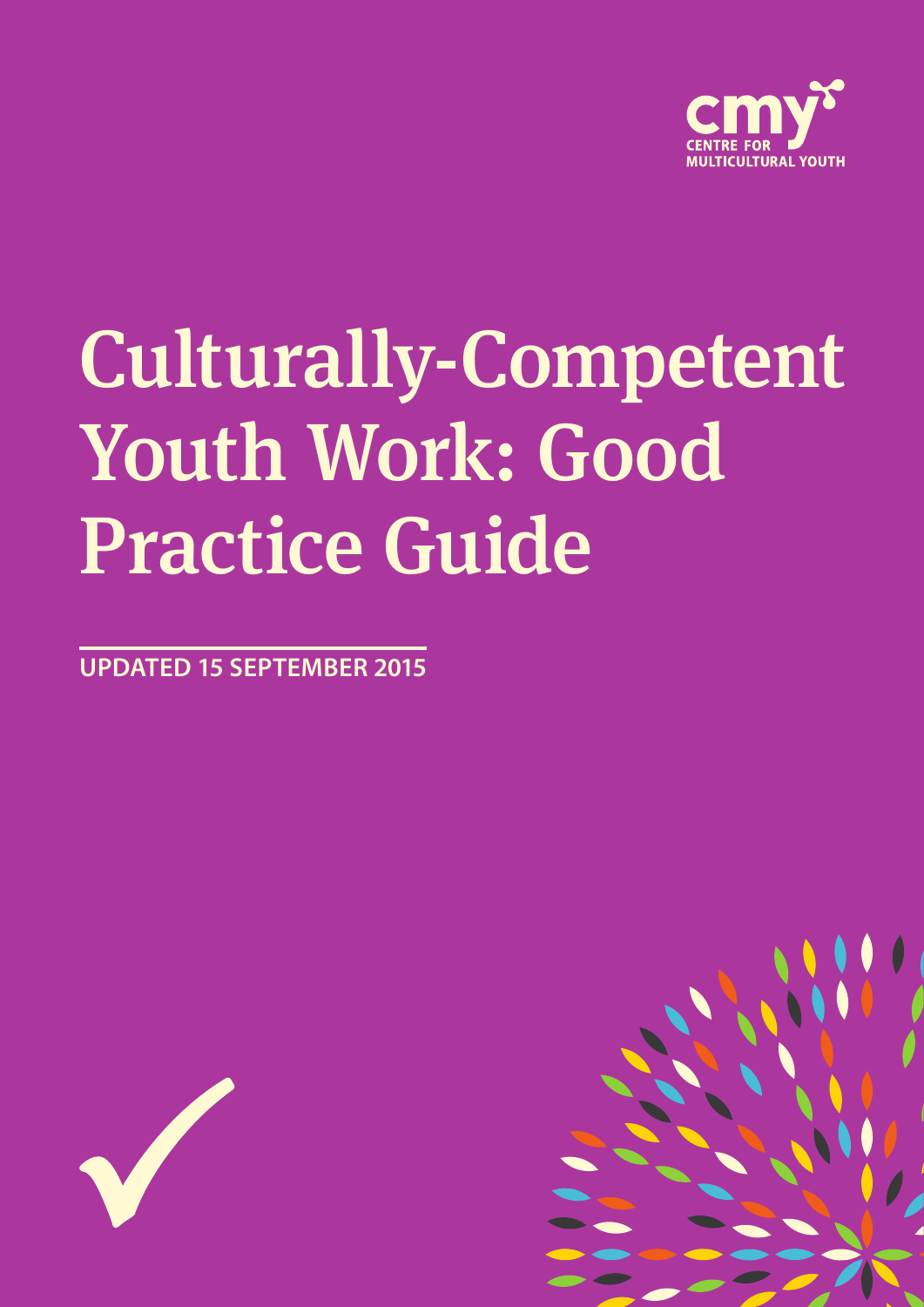## Purpose

This Good Practice Guide is designed to provide organisations and workers with some strategies to enhance the accessibility and responsiveness of their service when working with young people from refugee and migrant backgrounds.

# Introduction

While every young person is unique and their experiences are diverse, there are some common themes arising in the lives of

young people from refugee and migrant backgrounds that have implications for the kind of service response that is likely to be most useful to them.

An accessible and responsive service model is based upon:

- Recognition that culture is an essential part of every individual's
- • identity, that it is dynamic, can be multiple, and encompasses all
- aspects of a person's life.
- • Understanding that services and practitioners need to be aware
- • of their own culture—beliefs, biases and world view—to ensure
- that responses are empathetic and non-judgmental.
- Knowledge that young people from refugee and migrant
- backgrounds face particular pressures and require a targeted
- response.
- A strengths-based approach that recognises that young people
- have rich and varied experiences, and builds on their resilience and capacities.

# Cross-cultural Communication

Good practice in cross-cultural communication requires us to:

- • Be open to different values, perceptions and behaviours.
- Recognise that culture is not homogenous and is shaped by class, ethnicity, family, gender, religion, political beliefs, age and migration experience.
- • Learn about other cultural and ethnic groups by showing interest and asking questions.
- • Not make assumptions about culture or language.

Each young person is an individual, with individual circumstances. Do not stereotype according to race, gender, dress or sexuality.

- Use correct pronunciation of a young person's name and ask if not sure.
- Avoid judgements or assumptions about English language proficiency.
- Use an interpreter when necessary and learn about the language needs of a particular cultural or ethnic group.
- • Employ a range of communication strategies including professional interpreters, translated material and displaying posters that reflect diversity.

#### Environment

An inclusive culture within your agency is a critical component of culturally-competent practice and will make young people and their families feel more welcome. Consider:

- • Location: ensure that clients can easily get to your service via public transport and check that they have the information they need to travel to your service.
- Visual representation of cultural diversity: include images of newly arrived young people and families, diverse languages and cultures.
- The way in which newly arrived young people (as well as parents and other family members) are welcomed on initial contact as first impressions can be significant, e.g. some services make it part of their practice to always offer a glass of water or a hot drink.
- Opening times, the cost of services and provide a drop-in service if possible.

You may also wish to utilise CMY's crosscultural audit available at:

www.cmy.net.au/AllCMYPublications#

## **Practice**

Culturally-competent practice requires skilled workers with clear roles, and a flexible and responsive approach to service delivery.

- A toolbox of strategies are useful and may include:
- • Access interpreters and translated materials as well as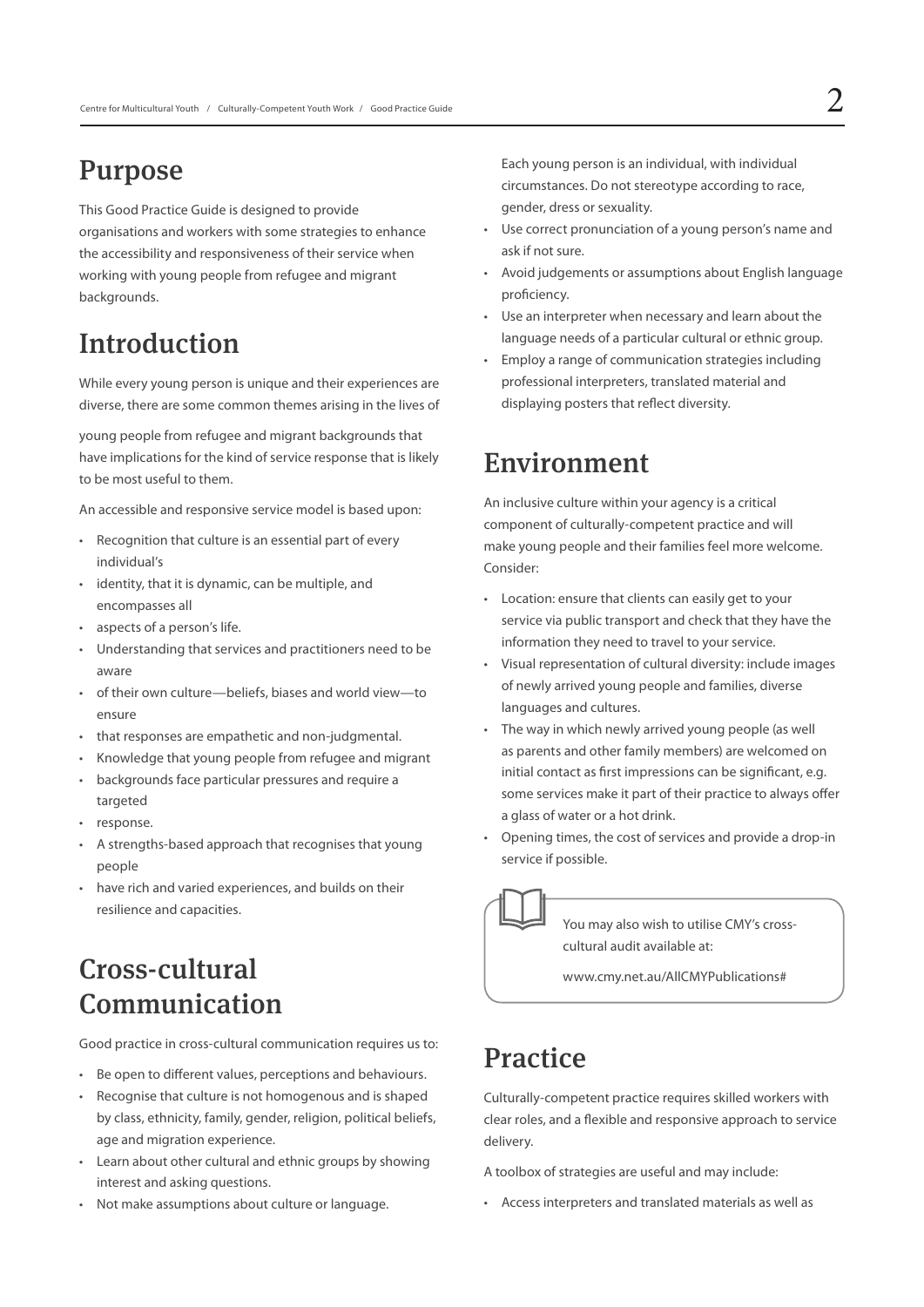material in English. Young people may need both versions, and a translated version can be shared with their parents (see Good Practice Guide: Working With Interpreters); Employ staff from a variety of cultural backgrounds.

- • When meeting a young person for the first time, try to arrange for the person who made the referral to also be present (see Good Practice Guide: Culturally-Competent Intake and Assessment).
- • Be clear about your role by communicating simply about what you do and don't have the capacity or power to do. Explain that you are not a government service as this can reduce fear of power and authority.
- • Build knowledge of the service system—don't assume that young people (or family members) are familiar with the service system.
- • Avoid assumptions about a young person's stage of life, role within the family and connections to their community or religion as these are often complex areas.
- Offer practical support—young people from refugee and migrant backgrounds and their families will often need assistance with immediate issues like income support, material goods or school enrolment before they are able to deal with other issues (e.g., family conflict). Practical assistance can help you demonstrate your role to a new client.
- Provide outreach by meeting with the young person where they feel most comfortable. This may require home or school visits and consequent organisational commitment to flexible service delivery. Ensure that the time and place of meeting is convenient for the young person rather than implementing a strictly office based appointment model.

## Inclusive of families and communities

Providing a service inclusive of family and community can be a significant factor in culturally-competent service delivery. Some parents/family members may not give permission for a young person to attend your service (programs or activities) if they don't understand or trust what you offer.

• Ensure your work practice is determined by the needs of the young person in the context of their family (see Good Practice Guide: Youth Work in the Family Context). This may mean reflecting on whether your service is 'open' or accessible to parents or familymembers. For example, although your service may be located in a 'youth centre', parents/guardians should feel comfortable about coming to see you and understanding what services or support you offer, when and how.

- Be aware that you may need to work with family members in order to provide appropriate support to a young person (see Good Practice Guide: Youth Work in the Family Context).
- Consider strategies to welcome parents of family members, including parent/family information sessions, so that parents are clear about how the service operates and feel both included and supported while the service is working with the young person. Make time to meet with parents individually if necessary and use resources such as 'What is a Youth Service?' (Centre for Multicultural Youth Issues, 2006).
- Be aware of the way you talk about your service. Parents may not be familiar with youth workers or services and others may consider some youth services as encouraging young people to leave home. Explain that you help to support families and promote stronger family relationships.
- Seek information about the communities in your region, and the issues arising for them.
- Clarify cultural information with either young people or family members.
- • Accept gestures of hospitality. Sharing food, a cup of tea or attending a community celebration are important aspects of (non-verbal) communication that help build a trusting relationship with the target group.

#### Be responsive to feedback

To encourage and respond to feedback is an important indicator of culturally-competent youth work. Ensure you:

- • Ask for feedback on your service, either verbally or through a written survey (using simple English or translations where appropriate).
- • Be responsive to feedback given by your clients or community members about the service you are delivering. Consider ways in which you may better address their concerns or strengthen your practice.
- • Deliver your service within an Action Research framework by dedicating time to reflect on how you deliver a culturally responsive service at both the individual and organisational level. Identify areas where you believe strategies have worked well or where you need more information or support (this process should include seeking feedback from clients).